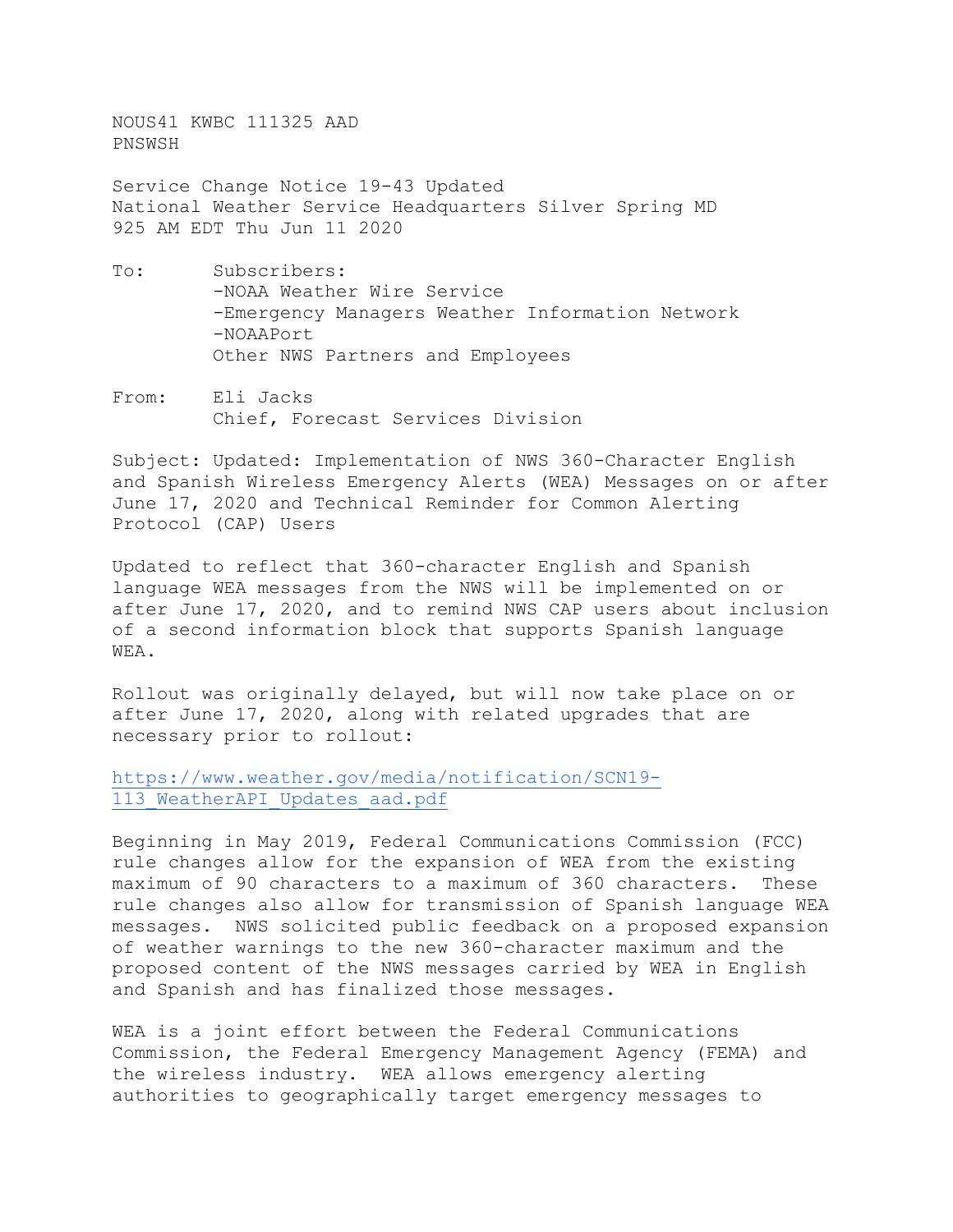mobile devices, primarily cell phones. WEA message content is contained in CAP formatted messages transmitted to the Federal Emergency Management Agency's (FEMA's) Integrated Public Alert and Warning System (IPAWS). IPAWS routes the WEA content to wireless carriers who transmit it to cell phones in the warning area.

After some delay, FEMA implemented IPAWS support for 360 character and Spanish language WEA. See the following public notice by the FCC regarding FEMA implementation:

## <https://ecfsapi.fcc.gov/file/121907276729/DA-19-1297A1.pdf>

NWS will implement 360-character and Spanish language WEA messages on or after June 17, 2020.

Users of NWS CAP messages should note that Spanish language WEA messages are enabled by the addition of a second information block in NWS CAP messages when WEA activation is expected. Thus, NWS CAP users should ensure systems have no issue handling a second information block. CAP users should also note the addition of information within NWS CAP messages supporting WEA. For technical details, see:

## [https://www.weather.gov/documentation/tb-alerts-CAP-Supporting-](https://www.weather.gov/documentation/tb-alerts-CAP-Supporting-360-Character-and-Spanish-WEA)[360-Character-and-Spanish-WEA](https://www.weather.gov/documentation/tb-alerts-CAP-Supporting-360-Character-and-Spanish-WEA)

The warning areas alerted by WEA are designated as follows:

-Via a polygon, as defined using latitude and longitude coordinates -Within a radius from a point -On a county basis

The type of designation used is defined via the CAP message associated with specific hazards. More information about CAP and access to current CAP messages can be found here:

## [https://alerts.weather.gov](https://alerts.weather.gov/)

The expansion of WEA messages up to 360 characters allows the NWS to provide wireless customers with more detailed and<br>actionable information. The NWS will provide messages to The NWS will provide messages to WEA for hazards that are believed to be life-threatening and have consequences that can be mitigated or minimized by taking immediate action.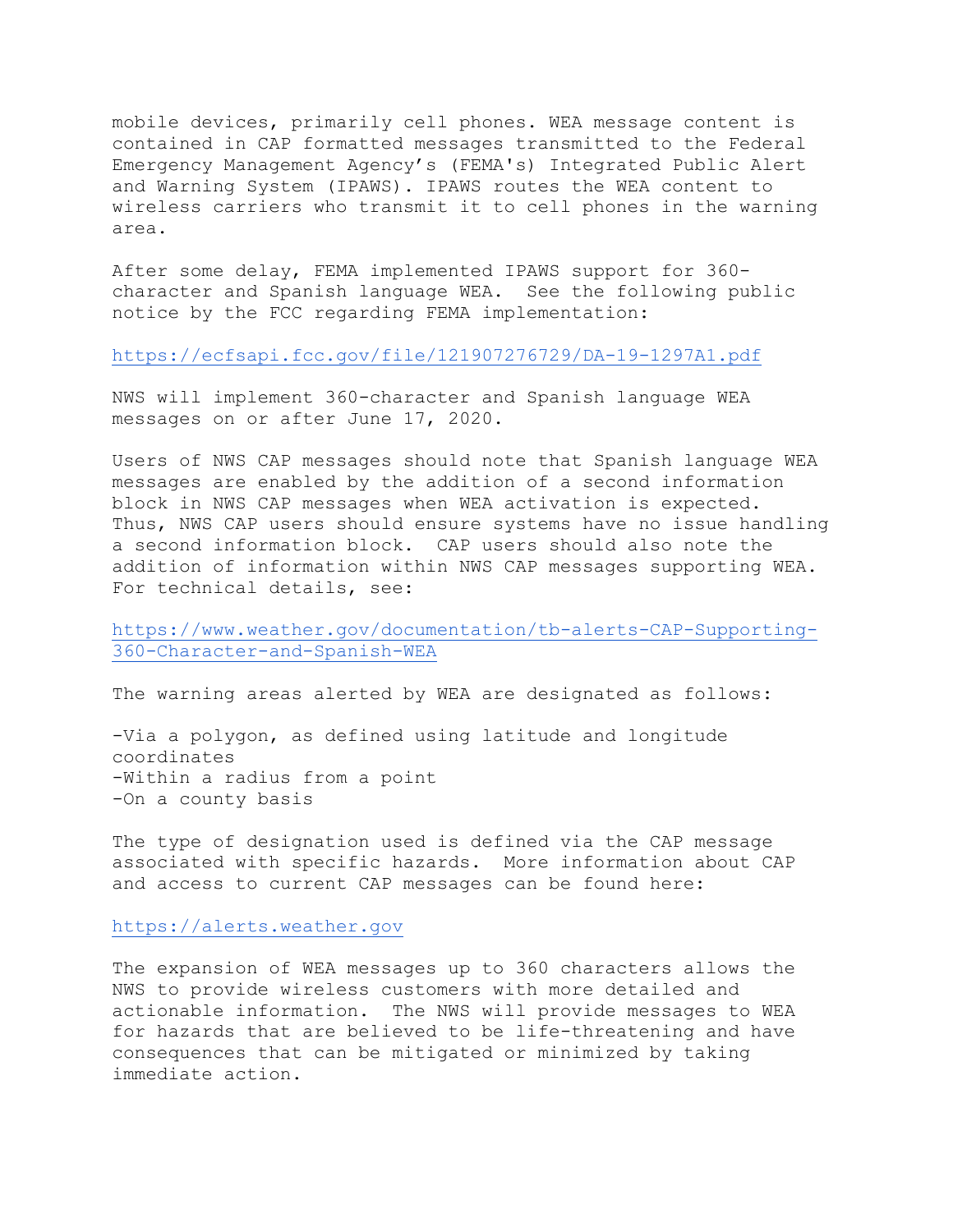The language used in these expanded messages in both English and Spanish can be found via the following link:

[https://www.weather.gov/wrn/wea360.](https://www.weather.gov/wrn/wea360)

The NWS will continue to alert snow squall warnings via WEA using 90-character English messages until due diligence can be performed to determine the appropriate expanded content in<br>English and Spanish of this relatively new NWS warning. Public English and Spanish of this relatively new NWS warning. notification will be provided if the NWS expands WEA messages for Snow Squall Warnings to include longer messages and/or Spanish messages.

Also, the length (360 characters or 90 characters) and language (English or Spanish) of the message received on a device once these changes go into effect is dependent on the wireless network and the language setting of the device. Prior to implementation, the NWS will continue to send 90-character English messages to alert the public of life-threatening hazards.

NWS Spanish messages slated for implementation do not contain accented Spanish characters because proper dissemination of those characters could not be confirmed. Given this constraint as well as established character limits, special consideration was made to ensure the NWS Spanish messages are understandable and consistent with the content of English messages. NWS will implement messages with properly accented characters when it is shown that those messages can be properly disseminated.

The composition of the NWS WEA messages for life-threatening hazards will be reviewed continuously and updated based on social science research, operational service assessments, and the continuous study of public feedback associated with all NWS products and services. Public notification is not anticipated every time a modification is made to an NWS WEA message(s). The content of WEA messages may be periodically revised to provide for the clearest communications to the public of lifethreatening weather hazards and recommended safety actions.

Additional information about this change can be found at:

[https://nws.weather.gov/products/PDD/WEA\\_360\\_PDD\\_OPL.pdf](https://nws.weather.gov/products/PDD/WEA_360_PDD_OPL.pdf)